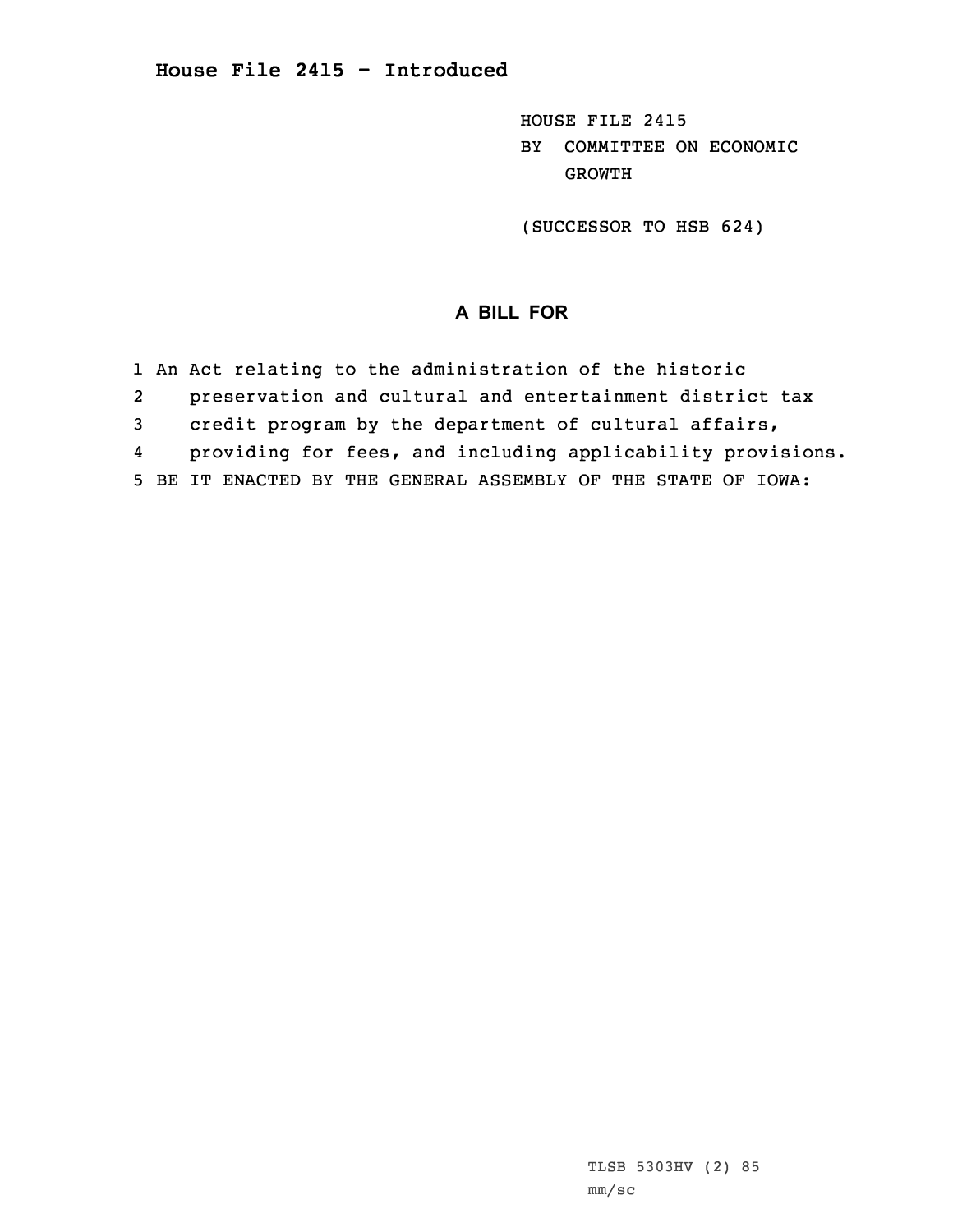1Section 1. Section 16.188, subsection 3, paragraph b, subparagraph (1), Code 2014, is amended to read as follows: (1) Projects that are eligible for historic preservation and cultural and entertainment district tax credits under section 404A.1 404A.2.

6 Sec. 2. Section 404A.1, Code 2014, is amended by striking 7 the section and inserting in lieu thereof the following:

8 **404A.1 Definitions.**

9 For purposes of this chapter, unless the context otherwise 10 requires:

11 1. *"Completion date"* means the date on which property that 12 is the subject of <sup>a</sup> qualified rehabilitation project is placed 13 in service, as that term is used in section 47 of the Internal 14 Revenue Code.

 2. *"Department"* means the department of cultural affairs. 3. *"Eligible taxpayer"* means the owner of the property that is the subject of <sup>a</sup> qualified rehabilitation project, or another person who will qualify for the federal rehabilitation credit allowed under section 47 of the Internal Revenue Code with respect to the property that is the subject of <sup>a</sup> qualified rehabilitation project.

22 4. *"Nonprofit organization"* means an organization described 23 in section 501 of the Internal Revenue Code unless the 24 exemption is denied under section 501, 502, 503, or 504 of <sup>25</sup> the Internal Revenue Code. *"Nonprofit organization"* does not 26 include <sup>a</sup> governmental body, as that term is defined in section 27 362.2.

<sup>28</sup> 5. *"Program"* shall mean the historic preservation and 29 cultural and entertainment district tax credit program set 30 forth in this chapter.

 6. *a. "Qualified rehabilitation expenditures"* means the same as defined in section 47 of the Internal Revenue Code. Notwithstanding the foregoing sentence, expenditures incurred by an eligible taxpayer that is <sup>a</sup> nonprofit organization shall be considered *"qualified rehabilitation expenditures*" if they

-1-

LSB 5303HV (2) 85  $mm/sc$  1/17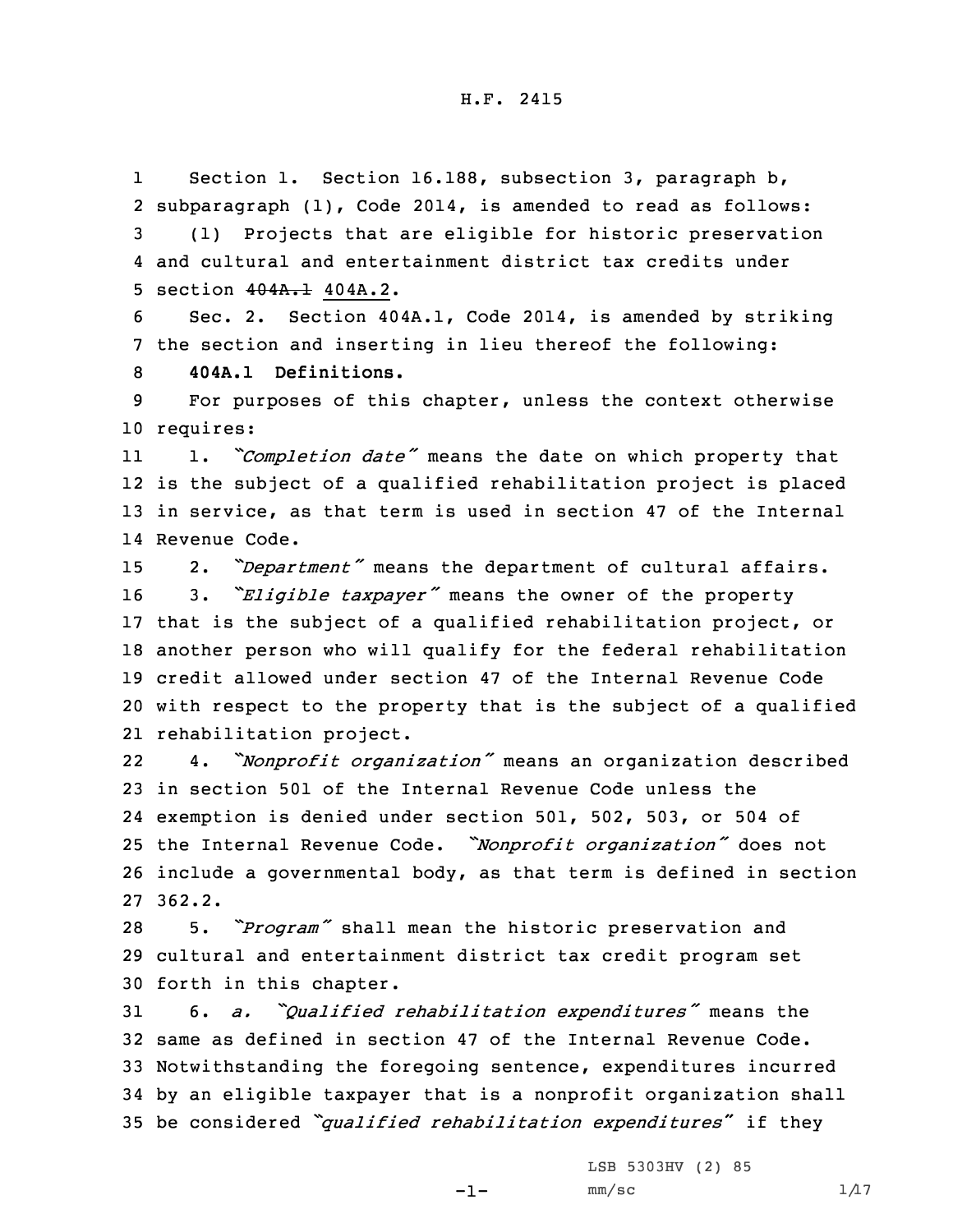1 are any of the following:

2 (1) Expenditures made for structural components, as that 3 term is defined in 26 C.F.R. §1.48-1(e)(2).

4 (2) Expenditures made for architectural and engineering 5 fees, site survey fees, legal expenses, insurance premiums, and 6 development fees.

 *b. "Qualified rehabilitation expenditures"* does not include those expenditures financed by federal, state, or local government grants, forgivable loans, or other forms of public financial assistance that do not require repayment.

11 *c. "Qualified rehabilitation expenditures"* may include 12 expenditures incurred prior to the date an agreement is entered 13 into under section 404A.3, subsection 3.

14 7. *"Qualified rehabilitation project"* means <sup>a</sup> project for 15 the rehabilitation of property in this state that meets all of 16 the following criteria:

17 *a.* The property is at least one of the following:

18 (1) Property listed on the national register of historic 19 places or eligible for such listing.

20 (2) Property designated as of historic significance to <sup>a</sup> 21 district listed in the national register of historic places or 22 eligible for such designation.

23 (3) Property or district designated <sup>a</sup> local landmark by <sup>a</sup> 24 city or county ordinance.

25 (4) <sup>A</sup> barn constructed prior to 1937.

 *b.* The property meets the physical criteria and standards for rehabilitation established by the department by rule. To the extent applicable, the physical standards and criteria shall be consistent with the United States secretary of the interior's standards for rehabilitation.

31 *c.* The project has qualified rehabilitation expenditures 32 that meet or exceed the following:

33 (1) In the case of commercial property, expenditures 34 totaling at least fifty thousand dollars or fifty percent of 35 the assessed value of the property, excluding the land, prior

LSB 5303HV (2) 85

 $-2-$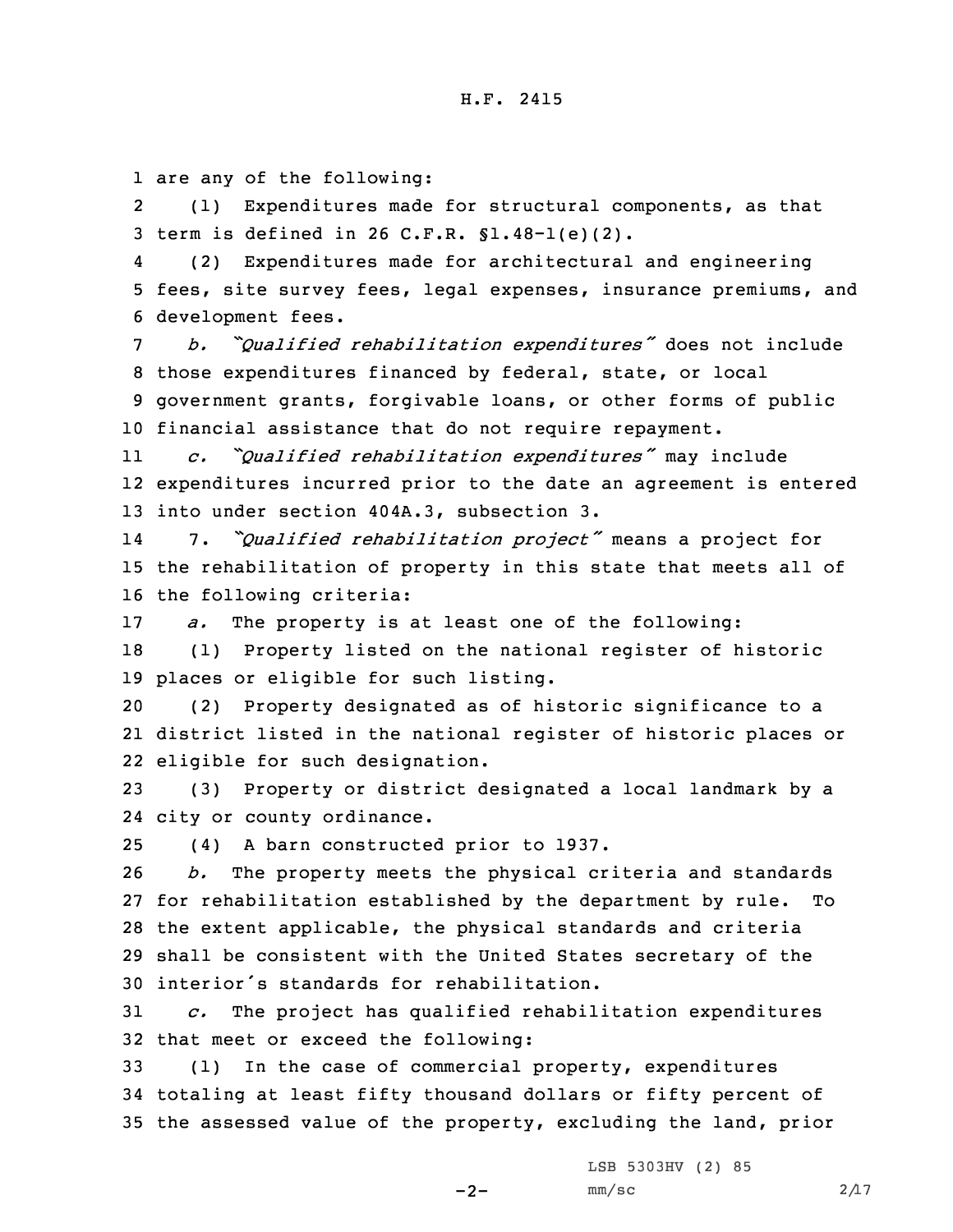1 to rehabilitation, whichever is less.

2 (2) In the case of property other than commercial property, 3 expenditures totaling at least twenty-five thousand dollars or 4 twenty-five percent of the assessed value, excluding the land, 5 prior to rehabilitation, whichever is less.

6 Sec. 3. Section 404A.2, Code 2014, is amended by striking 7 the section and inserting in lieu thereof the following:

8 **404A.2 Historic preservation and cultural and entertainment** 9 **district tax credit.**

 1. An eligible taxpayer who has entered into an agreement under section 404A.3 is eligible to receive <sup>a</sup> historic preservation and cultural and entertainment district tax credit in an amount not to exceed twenty-five percent of the qualified rehabilitation expenditures of <sup>a</sup> qualified rehabilitation 15 project.

 2. The tax credit shall be allowed against the taxes imposed in chapter 422, divisions II, III, and V, and in chapter 432. An individual may claim <sup>a</sup> tax credit under this section of <sup>a</sup> partnership, limited liability company, S corporation, estate, or trust electing to have income taxed directly to the individual. For an individual claiming <sup>a</sup> tax credit of an estate or trust, the amount claimed by the individual shall be based upon the pro rata share of the individual's earnings from the estate or trust. For an individual claiming <sup>a</sup> tax credit of <sup>a</sup> partnership, limited liability company, or S corporation, the amount claimed by the partner, member, or shareholder, respectively, shall be based upon the amounts designated by the eligible partnership, S corporation, or limited liability company, as applicable.

 3. Any credit in excess of the taxpayer's tax liability for the tax year shall be refunded with interest computed under section 422.25. In lieu of claiming <sup>a</sup> refund, <sup>a</sup> taxpayer may elect to have the overpayment shown on the taxpayer's final, completed return credited to the tax liability for the following year.

 $-3-$ 

LSB 5303HV (2) 85  $mm/sc$  3/17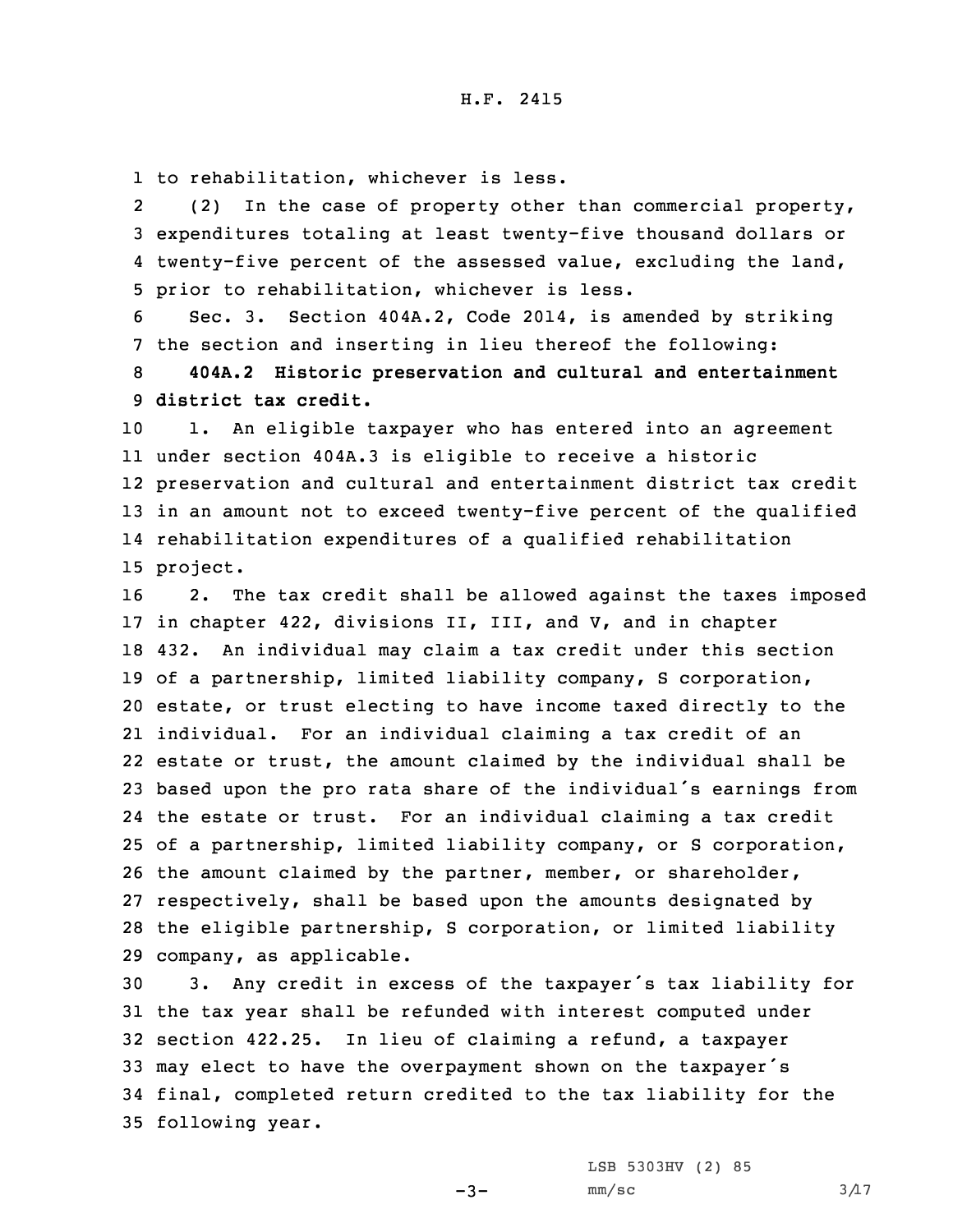1 4. *a.* To claim <sup>a</sup> tax credit under this section, <sup>a</sup> taxpayer 2 shall include one or more tax credit certificates with the <sup>3</sup> taxpayer's tax return.

4 *b.* The tax credit certificate shall contain the taxpayer's name, address, tax identification number, the amount of the credit, the name of the eligible taxpayer, any other information required by the department of revenue, and <sup>a</sup> place for the name and tax identification number of <sup>a</sup> transferee and the amount of the tax credit being transferred.

 *c.* The tax credit certificate, unless rescinded by the department, shall be accepted by the department of revenue as payment for taxes imposed in chapter 422, divisions II, III, and V, and in chapter 432, subject to any conditions or restrictions placed by the department or the department of revenue upon the face of the tax credit certificate and subject to the limitations of this program.

 5. *a.* Tax credit certificates issued under section 404A.3 may be transferred to any person. Within ninety days of transfer, the transferee shall submit the transferred tax credit certificate to the department of revenue along with <sup>a</sup> statement containing the transferee's name, tax identification number, and address, the denomination that each replacement tax credit certificate is to carry, and any other information required by the department of revenue. However, tax credit certificate amounts of less than the minimum amount established by rule of the department of revenue shall not be transferable. *b.* Within thirty days of receiving the transferred tax credit certificate and the transferee's statement, the department of revenue shall issue one or more replacement tax credit certificates to the transferee. Each replacement tax credit certificate must contain the information required for the original tax credit certificate and must have the same expiration date that appeared on the transferred tax credit certificate.

35 *c.* <sup>A</sup> tax credit shall not be claimed by <sup>a</sup> transferee

 $-4-$ 

LSB 5303HV (2) 85  $mm/sc$  4/17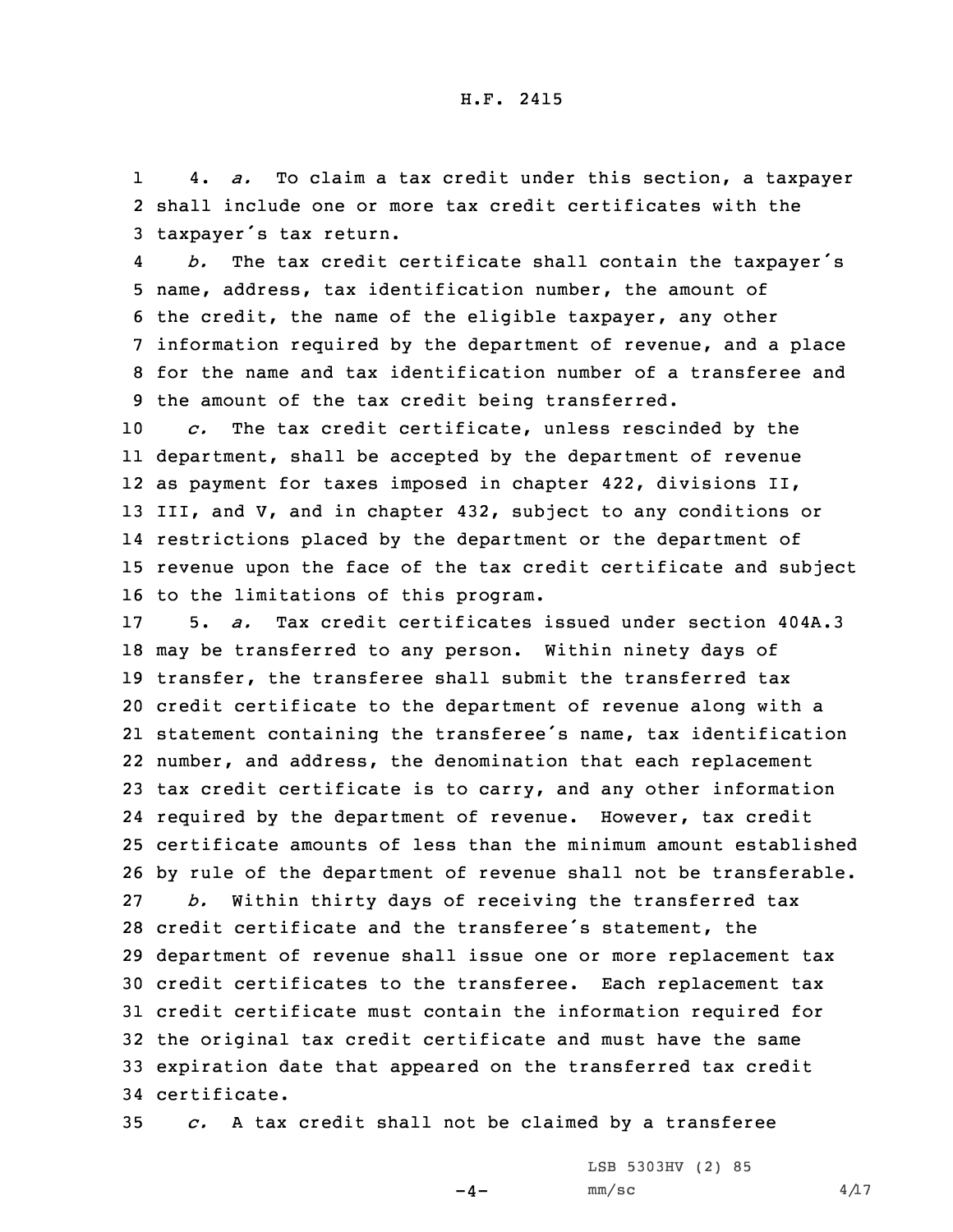H.F. 2415

 under this section until <sup>a</sup> replacement tax credit certificate identifying the transferee as the proper holder has been issued. The transferee may use the amount of the tax credit transferred against the taxes imposed in chapter 422, divisions II, III, and V, and in chapter 432, for any tax year the original transferor could have claimed the tax credit. Any consideration received for the transfer of the tax credit shall not be included as income under chapter 422, divisions II, III, and V. Any consideration paid for the transfer of the tax credit shall not be deducted from income under chapter 422, divisions II, III, and V.

12 6. For purposes of the individual and corporate income taxes and the franchise tax, the increase in the basis of the rehabilitated property that would otherwise result from the qualified rehabilitation expenditures shall be reduced by the amount of the credit computed under this section.

17 Sec. 4. Section 404A.3, Code 2014, is amended by striking 18 the section and inserting in lieu thereof the following:

19 **404A.3 Application and registration —— agreement ——** 20 **compliance and audit.**

211. *Application and fees.*

22 *a.* An eligible taxpayer seeking historic preservation and 23 cultural and entertainment district tax credits provided in 24 section 404A.2 shall make application to the department in the 25 manner prescribed by the department.

26 *b.* The department may accept applications on <sup>a</sup> continuous 27 basis or may accept applications, or one or more components of 28 an application, during an annual application period.

 *c.* The application shall include any information deemed necessary by the department to evaluate the eligibility under the program of the applicant and the rehabilitation project, the amount of projected qualified rehabilitation expenditures of <sup>a</sup> rehabilitation project, and the amount and source of all funding for <sup>a</sup> rehabilitation project. An applicant shall have the burden of proof to demonstrate to the department that

LSB 5303HV (2) 85

 $-5-$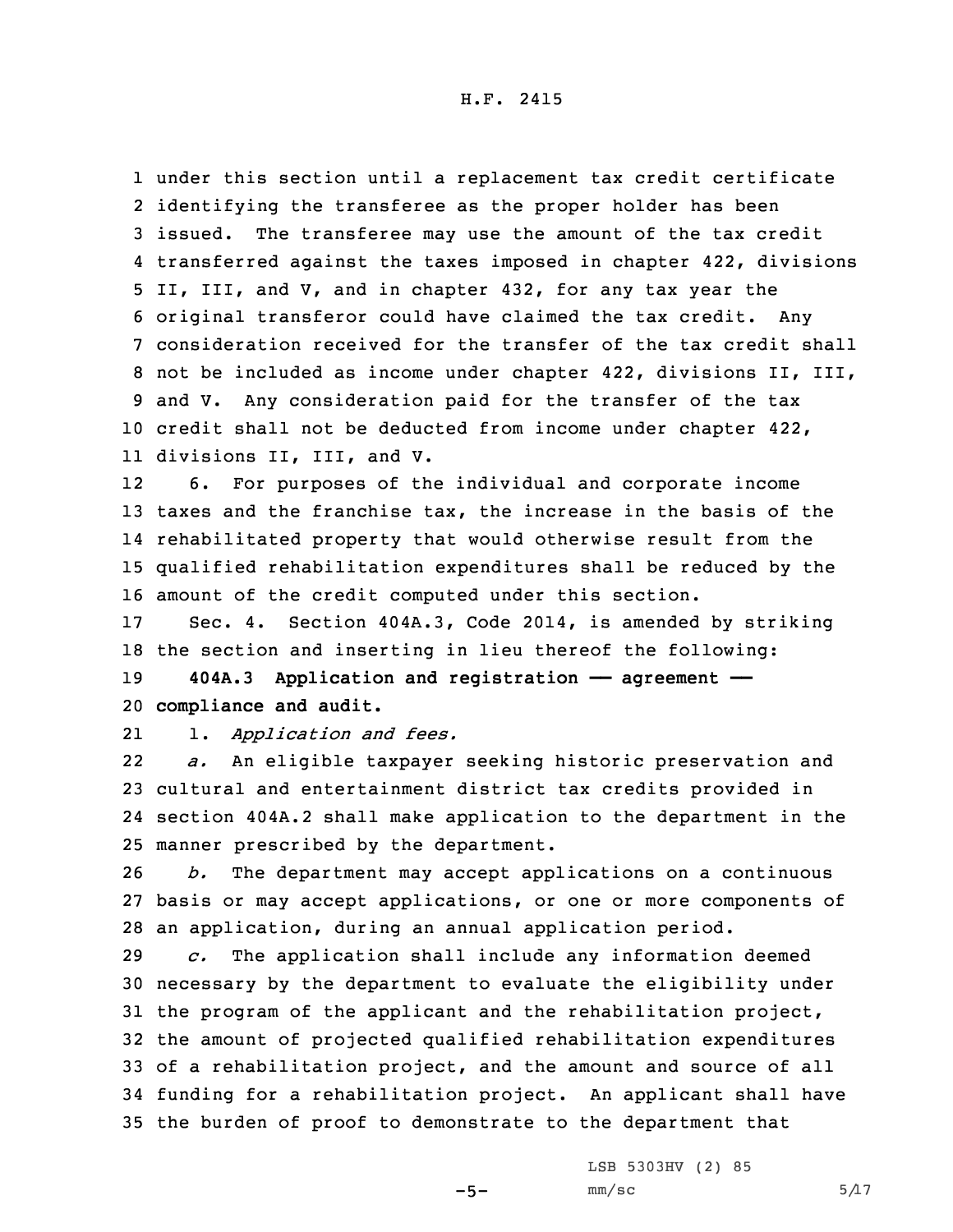## H.F. 2415

1 the applicant is an eligible taxpayer and the project is <sup>a</sup> 2 qualified rehabilitation project under the program.

 *d.* The department may establish criteria for the use of electronic or other alternative filing or submission methods for any application, document, or payment requested or required under this program. Such criteria may provide for the acceptance of <sup>a</sup> signature in <sup>a</sup> form other than the handwriting of <sup>a</sup> person.

 *e.* (1) The department may charge application and other fees to eligible taxpayers who apply to participate in the program. The amount of such fees shall be determined based on the costs of the department associated with administering the program. (2) Fees collected by the department pursuant to this

14 paragraph shall be deposited with the department pursuant to 15 section 303.9, subsection 1.

16 2. *Registration.*

 *a.* Upon review of the application, the department may register <sup>a</sup> qualified rehabilitation project under the program. If the department registers the project, the department shall make <sup>a</sup> preliminary determination as to the amount of tax credits for which the project qualifies.

22 *b.* After registering the qualified rehabilitation project, the department shall notify the eligible taxpayer of successful registration under the program. The notification shall include the amount of tax credits under section 404A.2 for which the qualified rehabilitation project has received <sup>a</sup> tentative award and <sup>a</sup> statement that the amount is <sup>a</sup> preliminary determination 28 only.

29 3. *Agreement.*

 *a.* Upon successful registration of <sup>a</sup> qualified rehabilitation project, the eligible taxpayer shall enter into an agreement with the department for the successful completion of all requirements of the program.

34 *b.* The agreement shall contain, at <sup>a</sup> minimum, the following 35 provisions:

LSB 5303HV (2) 85

 $-6-$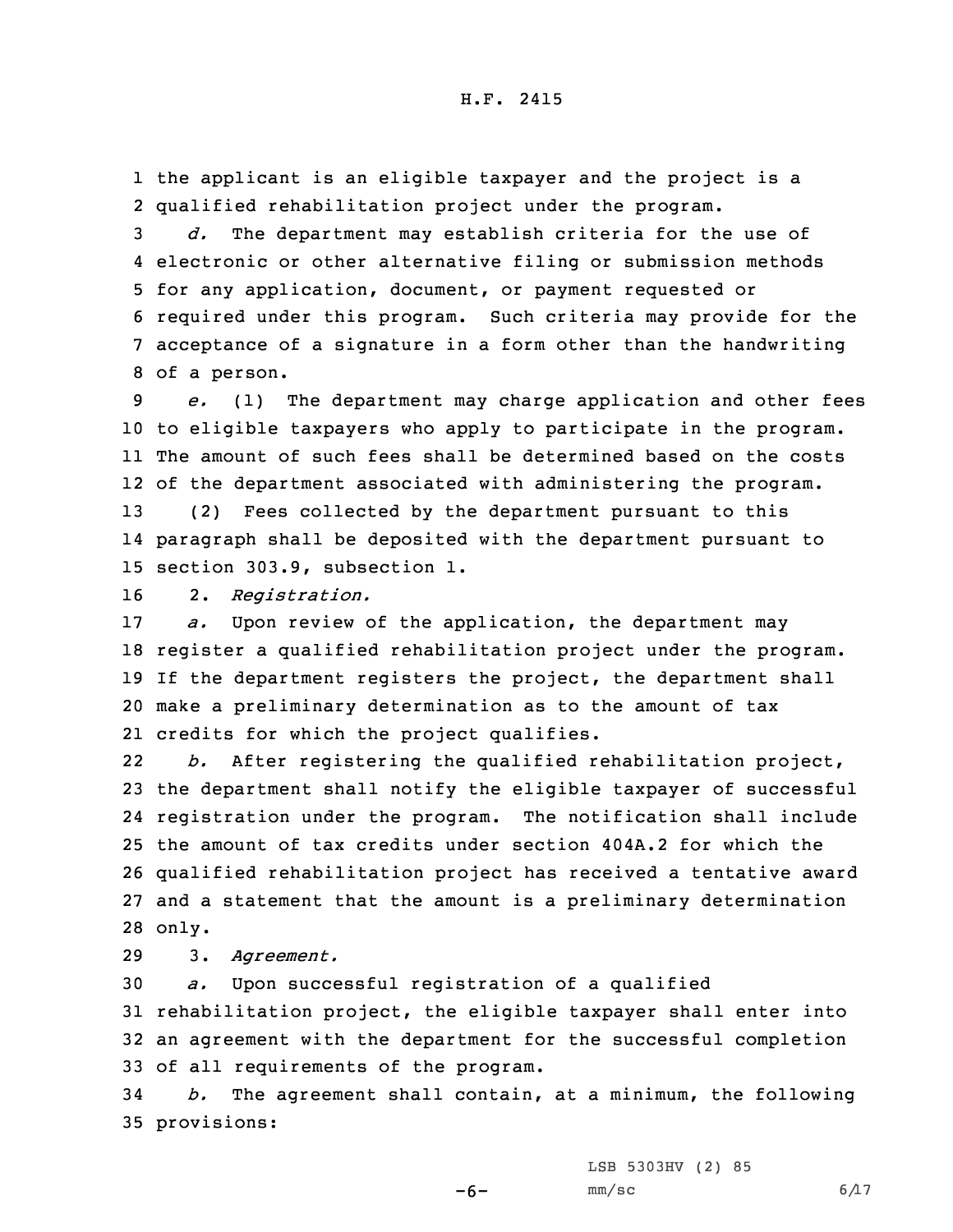1 (1) The amount of the tax credit award. An eligible taxpayer has no right to receive <sup>a</sup> tax credit certificate or claim <sup>a</sup> tax credit until all requirements of the agreement and subsections 4 and 5 have been satisfied. The amount of tax credit included on <sup>a</sup> tax credit certificate issued under this section shall be contingent upon verification by the department of the amount of final qualified rehabilitation expenditures.

8 (2) The rehabilitation work to be performed.

 (3) The budget of the qualified rehabilitation project, including the projected qualified rehabilitation expenditures and the source and amount of all funding received or anticipated to be received.

13 (4) The commencement date of the qualified rehabilitation 14 project, which shall not be later than the end of the fiscal 15 year in which the agreement is entered into.

16 (5) The completion date of the qualified rehabilitation 17 project, which shall be within thirty-six months of the 18 commencement date.

19 4. *Compliance.*

 *a.* The eligible taxpayer shall, for the length of the agreement, annually certify to the department compliance with the requirements of the agreement. The certification shall be made at such time as the department shall determine in the agreement.

 *b.* The eligible taxpayer shall have the burden of proof to demonstrate to the department that all requirements of the agreement are satisfied. The taxpayer shall notify the department in <sup>a</sup> timely manner of any changes in the qualification of the rehabilitation project or in the eligibility of the taxpayer to claim the tax credit provided under this chapter, or of any other change that may have <sup>a</sup> negative impact on the eligible taxpayer's ability to successfully complete any requirement under the agreement. *c.* If after entering into the agreement the eligible taxpayer or the qualified rehabilitation project no longer

LSB 5303HV (2) 85

 $-7-$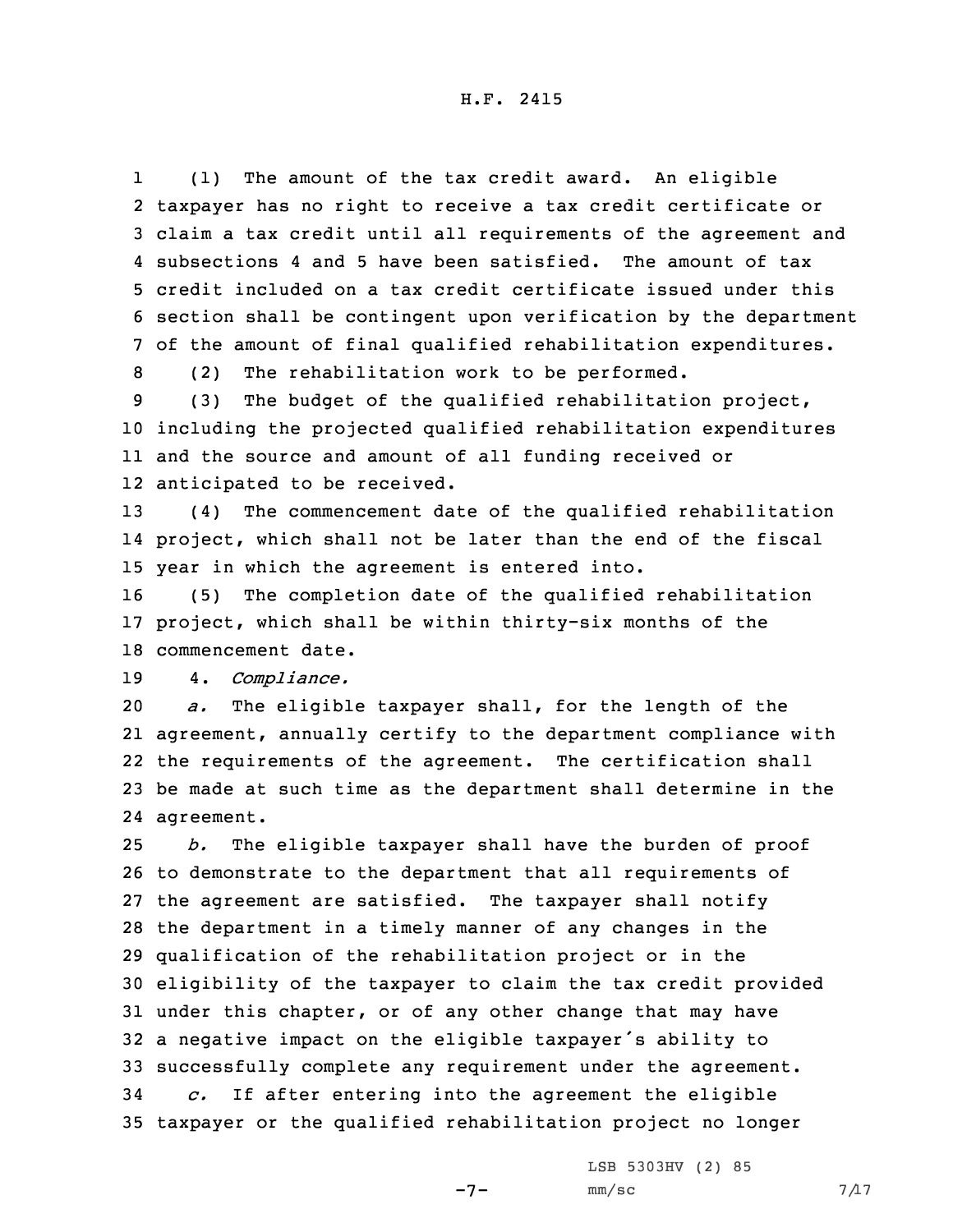H.F. 2415

 meets the requirements of the agreement, the department may find the taxpayer in default under the agreement and may revoke the tax credit award. The department of revenue, upon notification by the department of <sup>a</sup> default, shall seek repayment of the value of any such tax credit already claimed, and the failure to make such <sup>a</sup> repayment may be treated by the department of revenue in the same manner as <sup>a</sup> failure to pay the tax shown due or required to be shown due with the filing of <sup>a</sup> return or deposit form.

10 5. *Audit.*

11 *a.* Upon completion of the qualified rehabilitation project, an audit of the project completed by an independent certified public accountant licensed in this state shall be submitted to the department along with <sup>a</sup> statement of the amount of final qualified rehabilitation expenditures and any other information deemed necessary by the department or the department of revenue in order to verify that all requirements of the agreement have been satisfied.

<sup>19</sup> *b.* Notwithstanding paragraph *"a"*, the department may waive 20 the audit requirement in this subsection if all the following 21 requirements are satisfied:

22 (1) The final qualified rehabilitation expenditures of the qualified rehabilitation project, as verified by the department, do not exceed one hundred thousand dollars. (2) The qualified rehabilitation project is funded exclusively by private funding sources.

 *c.* Upon review of the audit, if applicable, the department shall verify that all requirements of the agreement have been satisfied and shall verify the amount of final qualified rehabilitation expenditures. After consultation with the department of revenue, the department may issue <sup>a</sup> tax credit certificate to the eligible taxpayer stating the amount of tax credit under section 404A.2 the eligible taxpayer may claim. The department shall issue the tax credit certificate not later than 60 days following the completion of the audit review, if

LSB 5303HV (2) 85

 $-8-$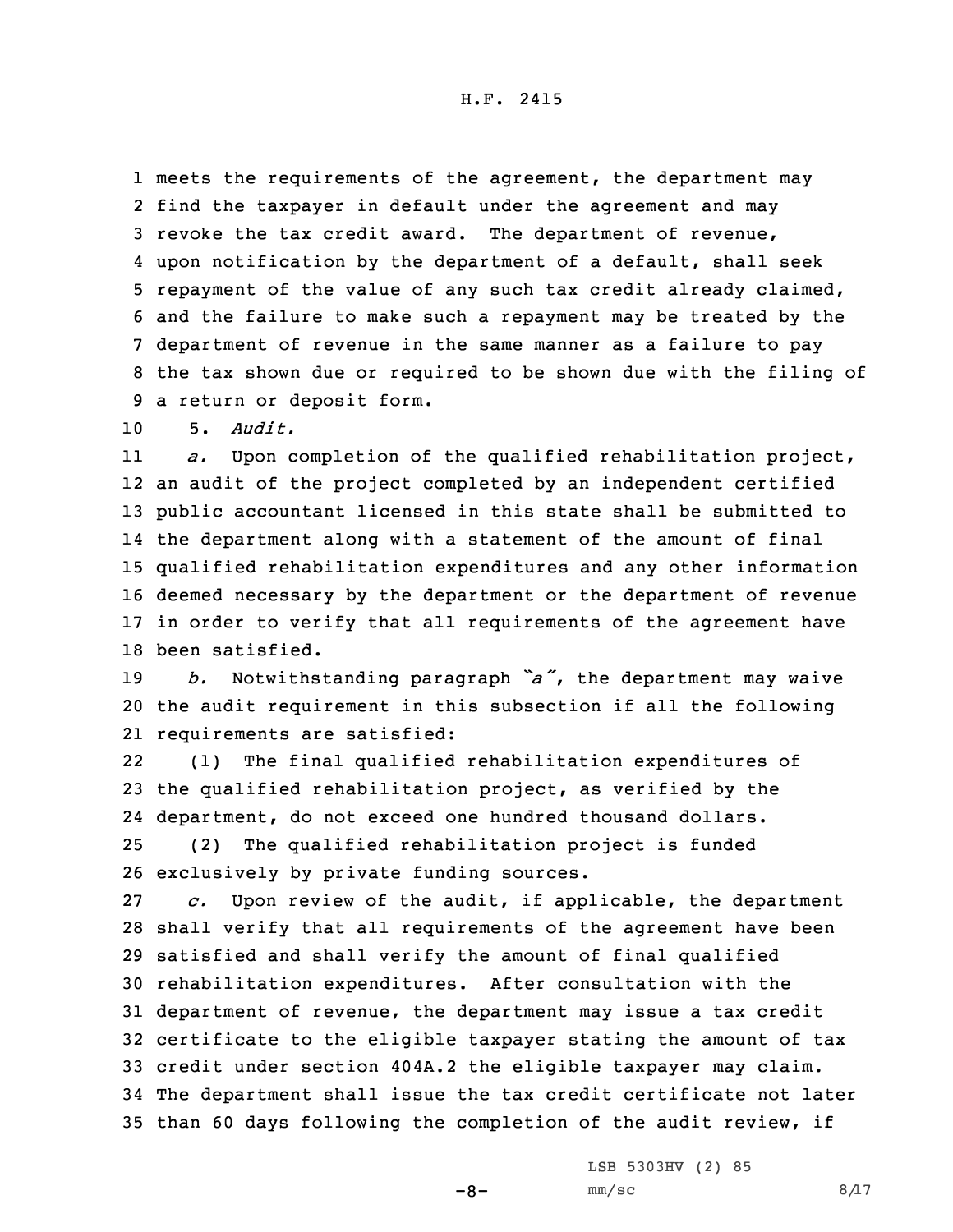1 applicable, and the verifications and consultation required 2 under this paragraph.

 6. Notwithstanding any other provision of this chapter to the contrary, the amount of tax credit issued on <sup>a</sup> tax credit certificate to an eligible taxpayer shall not exceed the amount of tax credit award provided for in the agreement.

7 Sec. 5. Section 404A.4, Code 2014, is amended by striking 8 the section and inserting in lieu thereof the following:

9 **404A.4 Aggregate tax credit award limit.**

 1. Except as provided in subsections 2 and 3, the department shall not award in any one fiscal year an amount of tax credits provided in section 404A.2 in excess of forty-five million 13 dollars.

14 2. *a.* The amount of <sup>a</sup> tax credit that is awarded during <sup>a</sup> fiscal year beginning on or after July 1, 2016, and that is irrevocably declined or revoked on or before June 30 of the next fiscal year may be awarded under section 404A.3 during the fiscal year in which the declination or revocation occurs. *b.* The amount of <sup>a</sup> tax credit that was reserved prior to the effective date of this Act under section 404A.4, Code 2014, for use in <sup>a</sup> fiscal year beginning before July 1, 2016, that is irrevocably declined or revoked on or after the effective date of this Act, but before July 1, 2016, may be awarded under section 404A.3 during the fiscal year in which such declination or revocation occurs. Such tax credits awarded shall not be claimed by <sup>a</sup> taxpayer in <sup>a</sup> fiscal year that is earlier than the fiscal year for which the tax credits were originally reserved. *c.* The amount of <sup>a</sup> tax credit that was available for approval by the state historical preservation office of the department under section 404A.4, Code 2014, in <sup>a</sup> fiscal year beginning on or after July 1, 2010, but before July 1, 2014, that was required to be allocated to new projects with final qualified rehabilitation costs of five hundred thousand dollars or less, or seven hundred fifty thousand dollars or less, as the case may be, and that was not finally approved by the state

LSB 5303HV (2) 85

 $-9-$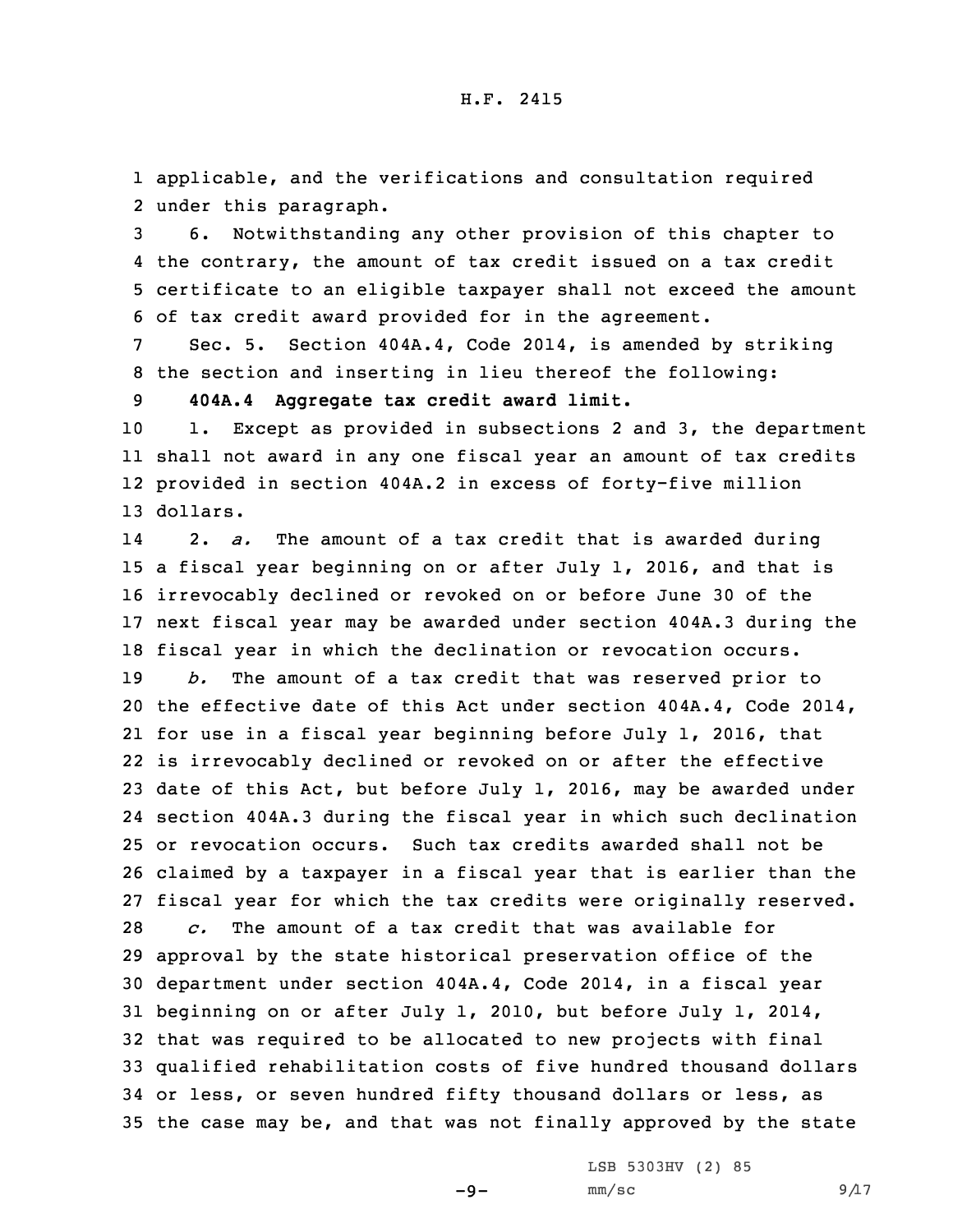1 historical preservation office, may be awarded under section 2 404A.3 during the fiscal years beginning on or after July 1, 3 2014, but before July 1, 2016.

4 *d.* Tax credits awarded pursuant to this subsection shall 5 not be considered for purposes of calculating the aggregate tax 6 credit award limit in subsection 1.

 3. *a.* If during the fiscal year beginning July 1, 2016, or any fiscal year thereafter, the department awards an amount of tax credits that is less than the maximum aggregate tax credit award limit specified in subsection 1, the difference between the amount so awarded and the amount specified in subsection 1, not to exceed ten percent of the amount specified in subsection 1, may be carried forward to the succeeding fiscal year and awarded during that fiscal year.

15 *b.* Tax credits awarded pursuant to this subsection shall 16 not be considered for purposes of calculating the aggregate tax 17 credit award limit in subsection 1.

18 Sec. 6. Section 404A.5, Code 2014, is amended to read as 19 follows:

20 **404A.5 Economic impact —— recommendations.**

211. The department of cultural affairs, in consultation with 22 the department of revenue, shall be responsible for keeping 23 the general assembly and the legislative services agency 24 informed on the overall economic impact to the state of the 25 rehabilitation of eligible properties qualified rehabilitation 26 projects.

 2. An annual report shall be filed which shall include but is not limited to data on the number and potential value of qualified rehabilitation projects begun during the latest twelve-month period, the total historic preservation and cultural and entertainment district tax credits originally 32 granted awarded or tax credit certificates originally issued during that period, the potential reduction in state tax revenues as <sup>a</sup> result of all awarded or issued tax credits still 35 unused unclaimed and eligible for refund, and the potential

LSB 5303HV (2) 85

 $-10-$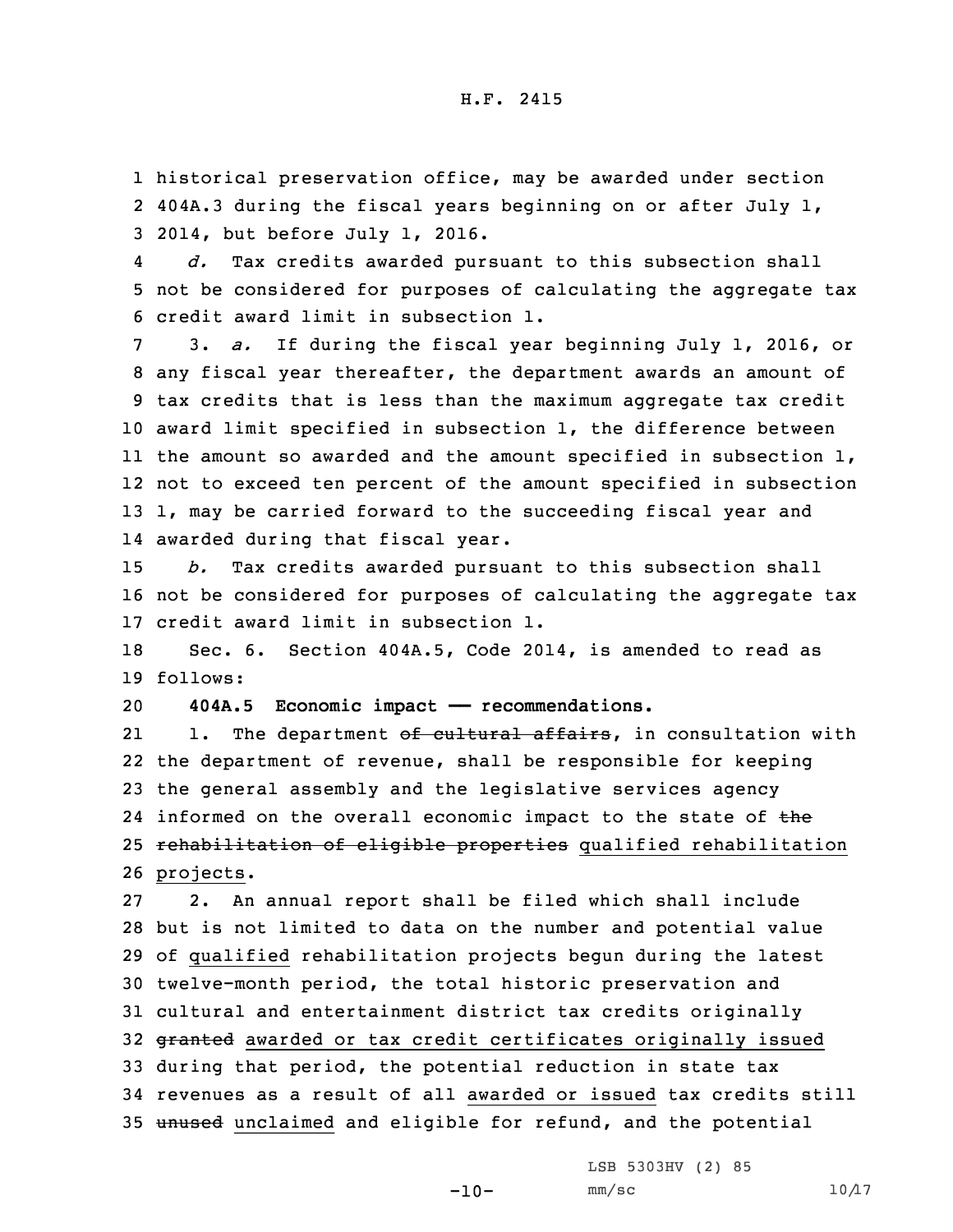1 increase in local property tax revenues as <sup>a</sup> result of the 2 qualified rehabilitated projects.

3 3. The department of cultural affairs, to the extent it 4 is able, shall provide recommendations on whether a the limit 5 on tax credits should be established changed, the need for a 6 broader or more restrictive definition of eligible property 7 qualified rehabilitation project, and other adjustments to the 8 tax credits under this chapter.

9 Sec. 7. NEW SECTION. **404A.6 Rules.**

10 The department and the department of revenue shall each 11 adopt rules to jointly administer this chapter.

12 Sec. 8. Section 422.11D, Code 2014, is amended by striking 13 the section and inserting in lieu thereof the following:

14 **422.11D Historic preservation and cultural and entertainment** 15 **district tax credit.**

 The taxes imposed under this division, less the credits allowed under section 422.12, shall be reduced by <sup>a</sup> historic preservation and cultural and entertainment district tax credit allowed under section 404A.2.

20 Sec. 9. Section 422.33, subsection 10, Code 2014, is amended 21 by striking the subsection and inserting in lieu thereof the 22 following:

23 10. The taxes imposed under this division shall be reduced 24 by <sup>a</sup> historic preservation and cultural and entertainment 25 district tax credit allowed under section 404A.2.

26 Sec. 10. Section 422.60, subsection 4, Code 2014, is amended 27 by striking the subsection and inserting in lieu thereof the 28 following:

29 4. The taxes imposed under this division shall be reduced by 30 <sup>a</sup> historic preservation and cultural and entertainment district 31 tax credit allowed under section 404A.2.

32 Sec. 11. Section 432.12A, Code 2014, is amended by striking 33 the section and inserting in lieu thereof the following:

34 **432.12A Historic preservation and cultural and entertainment** 35 **district tax credit.**

LSB 5303HV (2) 85

-11-

 $mm/sc$  11/17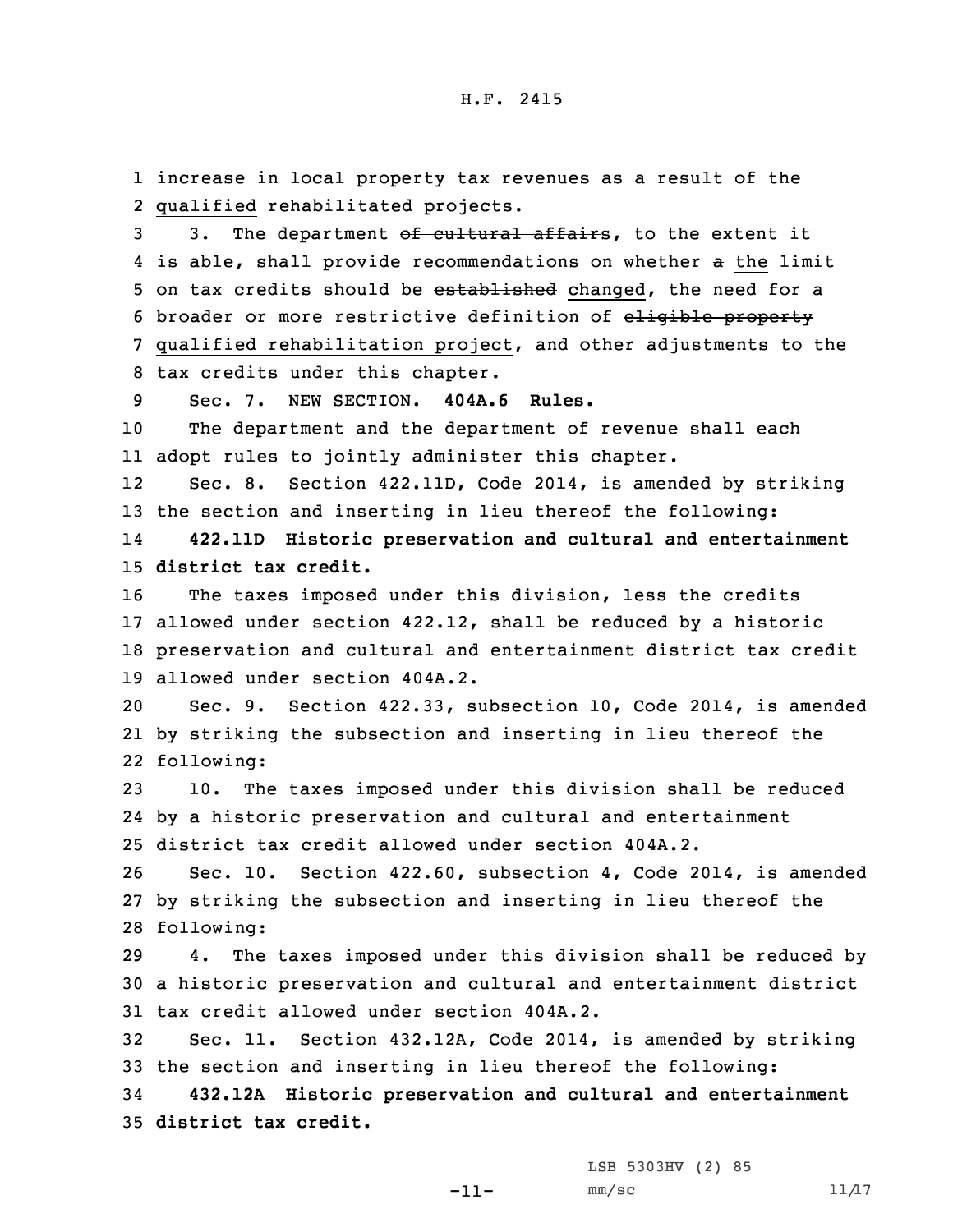1 The taxes imposed under this chapter shall be reduced by <sup>a</sup> 2 historic preservation and cultural and entertainment district 3 tax credit allowed under section 404A.2.

4 Sec. 12. APPLICABILITY. Unless otherwise provided in this Act, this Act applies to agreements entered into by the department and an eligible taxpayer on or after the effective date of this Act, and rehabilitation projects for which <sup>a</sup> project application was approved and tax credits reserved prior to the effective date of this Act shall be governed by sections 404A.1 through 404A.5, Code 2014.

11

## EXPLANATION

12 **The inclusion of this explanation does not constitute agreement with** <sup>13</sup> **the explanation's substance by the members of the general assembly.**

14 This bill changes the historic preservation and cultural 15 and entertainment district tax credit program (program) 16 administered pursuant to Code chapter 404A.

 Under current law, <sup>a</sup> taxpayer may receive <sup>a</sup> tax credit in an amount equal to 25 percent of the qualified rehabilitation costs incurred in rehabilitating properties eligible to be listed on the national register of historic places, historic properties in areas eligible to be designated local historic districts, local landmarks, or barns constructed prior to 1937. The credit is available against the individual and corporate income tax, the franchise tax, and the insurance companies tax. To be eligible for the tax credit, the rehabilitation costs must exceed certain threshold amounts depending on the type of property involved. The aggregate amount of tax credits that may be approved per fiscal year is \$45 million, <sup>a</sup> certain amount of which is required to be allocated between projects with final qualified rehabilitation costs of \$750,000 or less, projects located in certified cultural and entertainment districts or associated with Iowa great places agreements, disaster recovery projects, and projects that involve the creation of more than 500 new permanent jobs. Under current law, <sup>a</sup> taxpayer is also required to

 $-12-$ 

LSB 5303HV (2) 85  $mm/sc$  12/17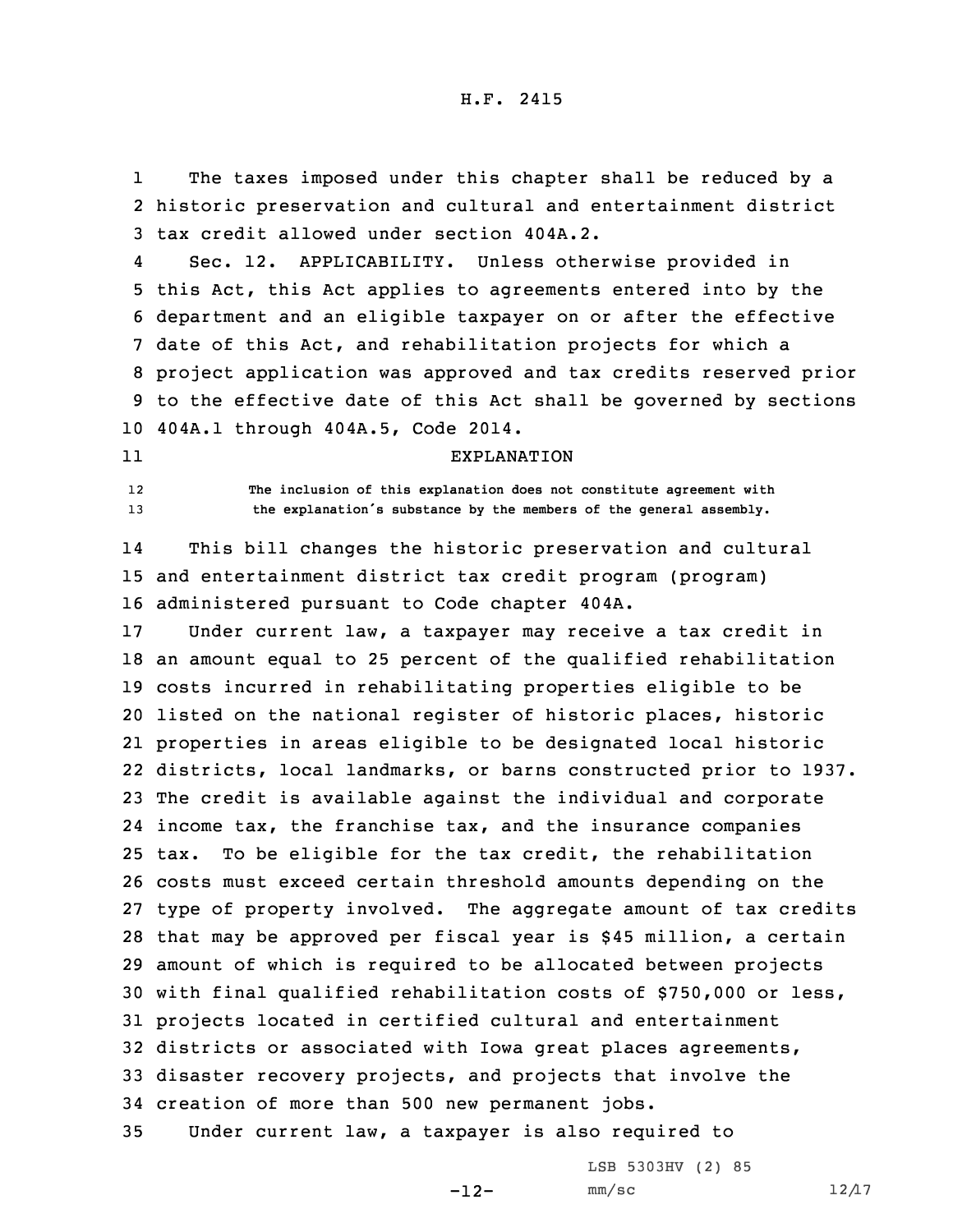apply to and receive approval from the state historic preservation office of the department of cultural affairs for <sup>a</sup> rehabilitation project. The project must meet the statutory requirements and the criteria established in administrative rules by the historic preservation office. Tax credits for an approved rehabilitation project may be reserved by <sup>a</sup> taxpayer for up to three years, but such reservations shall not exceed an aggregate of \$45 million per fiscal year. Approved rehabilitation projects must be started and completed within <sup>a</sup> certain time period. Upon completion of the rehabilitation project <sup>a</sup> certificate of completion is obtained from the state historic preservation office and <sup>a</sup> tax credit certificate is issued. Tax credits are refundable and may be transferred to another person.

15 Under the bill, an eligible taxpayer may receive <sup>a</sup> tax 16 credit not to exceed 25 percent of the qualified rehabilitation 17 expenditures of <sup>a</sup> qualified rehabilitation project.

 <sup>A</sup> "qualified rehabilitation project" is defined in the bill as <sup>a</sup> project for the rehabilitation of property that meets three requirements. First, it must be property listed on the national register of historic places, historic property in an area eligible to be designated <sup>a</sup> local historic district, <sup>a</sup> local landmark, or <sup>a</sup> barn constructed prior to 1937. Second, the property must meet the physical criteria and standards for rehabilitation established by the department of cultural affairs (department) by administrative rule. To the extent applicable, such criteria and standards are required to be consistent with United States secretary of the interior's standards for rehabilitation. Third, the project must have qualified rehabilitation expenditures that, in the case of commercial property, equal or exceed the lesser of at least \$50,000 or 50 percent of the assessed value of the property, excluding the land, prior to rehabilitation; or in the case of all other property, must equal the lesser of at least \$25,000 or 25 percent of the assessed value, excluding the land, prior

LSB 5303HV (2) 85

-13-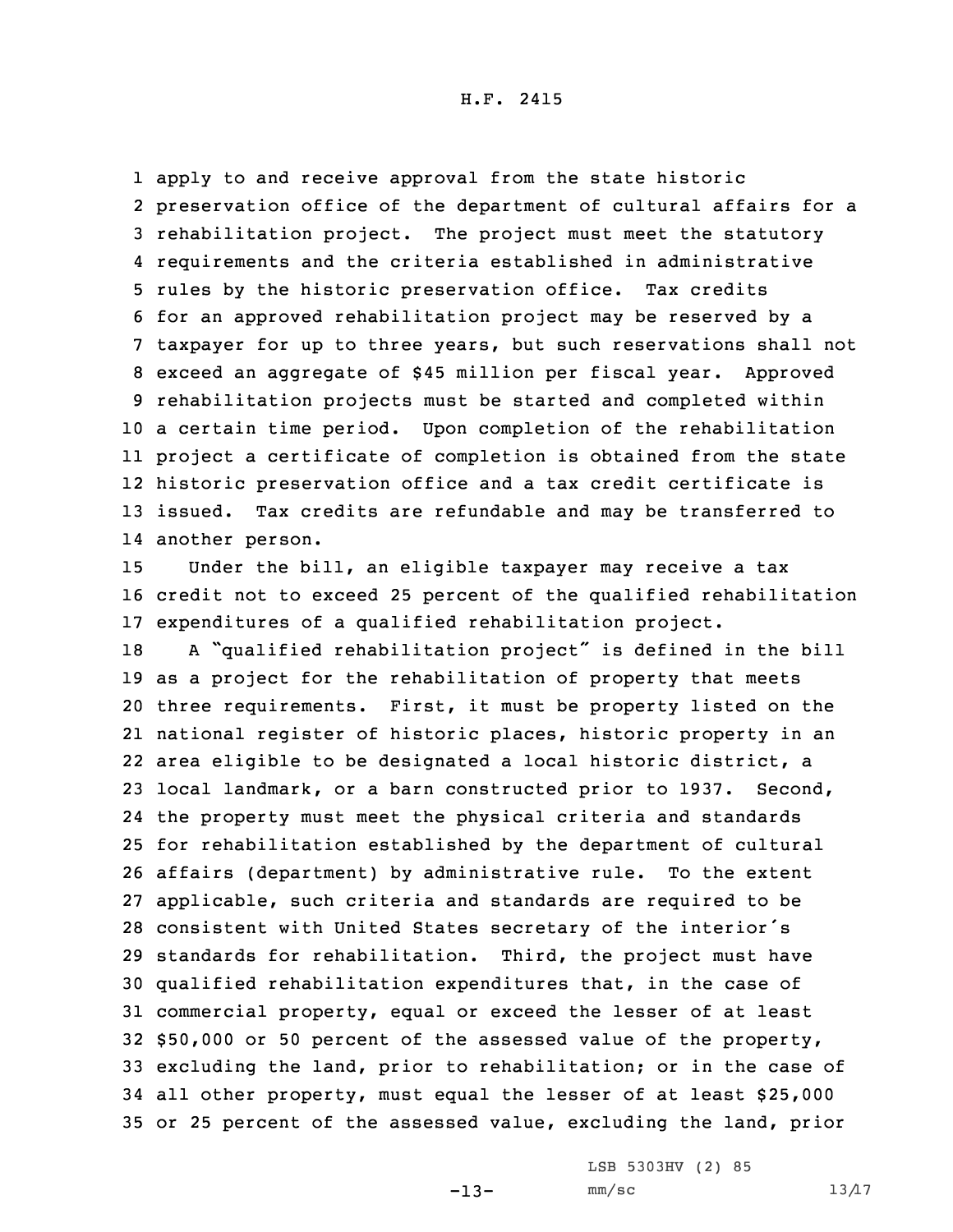1 to rehabilitation.

2 "Qualified rehabilitation expenditures" means the same as defined in section 47 of the Internal Revenue Code (IRC). However, the bill provides that if the eligible taxpayer is <sup>a</sup> nonprofit corporation, an expenditure will be considered <sup>a</sup> "qualified rehabilitation expenditure" if it is one made for structural components, as defined in 26 C.F.R. §1.48-1(e)(2), or if it is an architectural or engineering fee, site survey fee, legal expense, insurance premium, or development fee. "Qualified rehabilitation expenditures" may include expenditures incurred prior to the date the agreement is entered into by the eligible taxpayer and the department, but excludes expenditures financed by federal, state, or local government grants, forgivable loans, or other forms of public financial assistance that do not require repayment. "Eligible taxpayer" and "nonprofit corporation" are both defined in the 17 bill.

 Under the bill, an eligible taxpayer seeking the tax credit must apply to the department. The department may prescribe the timing, form, content, and method of application, and may also establish criteria for the use of electronic or other alternative filing methods for applications, documents, or payments. The application must contain certain information as specified in the bill and the taxpayer making the application has the burden of proof to demonstrate eligibility under the program. The department is allowed to charge application or other fees based on the costs of the department associated with the program.

 If the project in the application meets the definition of <sup>a</sup> qualified rehabilitation project, the department may register it under the program. The bill requires the department to notify the eligible taxpayer of successful registration under the program and of the amount of tax credits for which the project has received <sup>a</sup> tentative award.

35 The bill requires the agreement to cover <sup>a</sup> number of

 $-14-$ 

LSB 5303HV (2) 85  $mm/sc$  14/17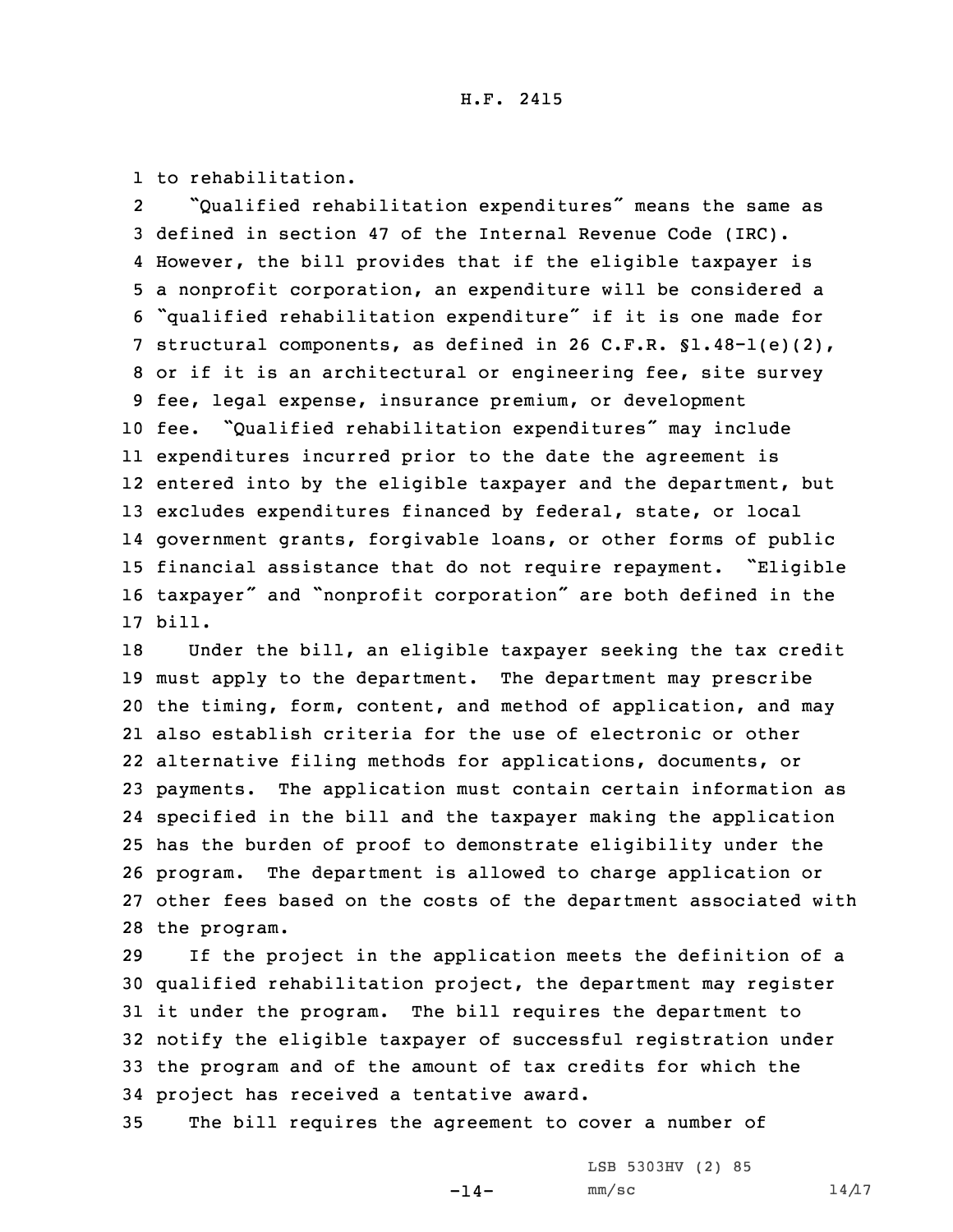provisions, including the amount of the tax credit award, the rehabilitation work to be performed, the budget of the qualified rehabilitation project, and the project's commencement and completion dates. The commencement date shall not be later than the end of the fiscal year in which the agreement is entered into, and the completion date, which is the date the property is placed in service, must be within 36 months of the commencement date. The agreement shall provide that an eligible taxpayer has no right to receive <sup>a</sup> tax credit certificate or claim <sup>a</sup> tax credit until all requirements of the agreement and the program have been satisfied, and that the amount of tax credit included on <sup>a</sup> tax credit certificate shall be contingent upon verification by the department of the amount of final qualified rehabilitation expenditures. The program requires that the eligible taxpayer annually certify to the department the eligible taxpayer's continuing compliance with the agreement, and timely notify the department of any changes that may negatively impact eligibility under the program. The eligible taxpayer will have the burden of proof to demonstrate that all requirements of the agreement are satisfied. The department may find the eligible taxpayer in default if any of the requirements are not met, and may revoke the tax credit award. Upon default, the department of revenue is required to seek recovery of any tax credit claimed. Finally, upon completion of the qualified rehabilitation project, the program requires the eligible taxpayer to submit an audit of the project from <sup>a</sup> certified public accountant licensed in this state. The department is allowed to waive the audit requirement if the final qualified rehabilitation expenditures do not exceed \$100,000 and the project is exclusively funded by private funding sources.

 After reviewing the audit, if applicable, the department shall verify the final qualified rehabilitation expenditures and that all requirements of the agreement were satisfied. Following that, the department may issue within 60 days <sup>a</sup> tax

 $-15-$ 

LSB 5303HV (2) 85  $mm/sc$  15/17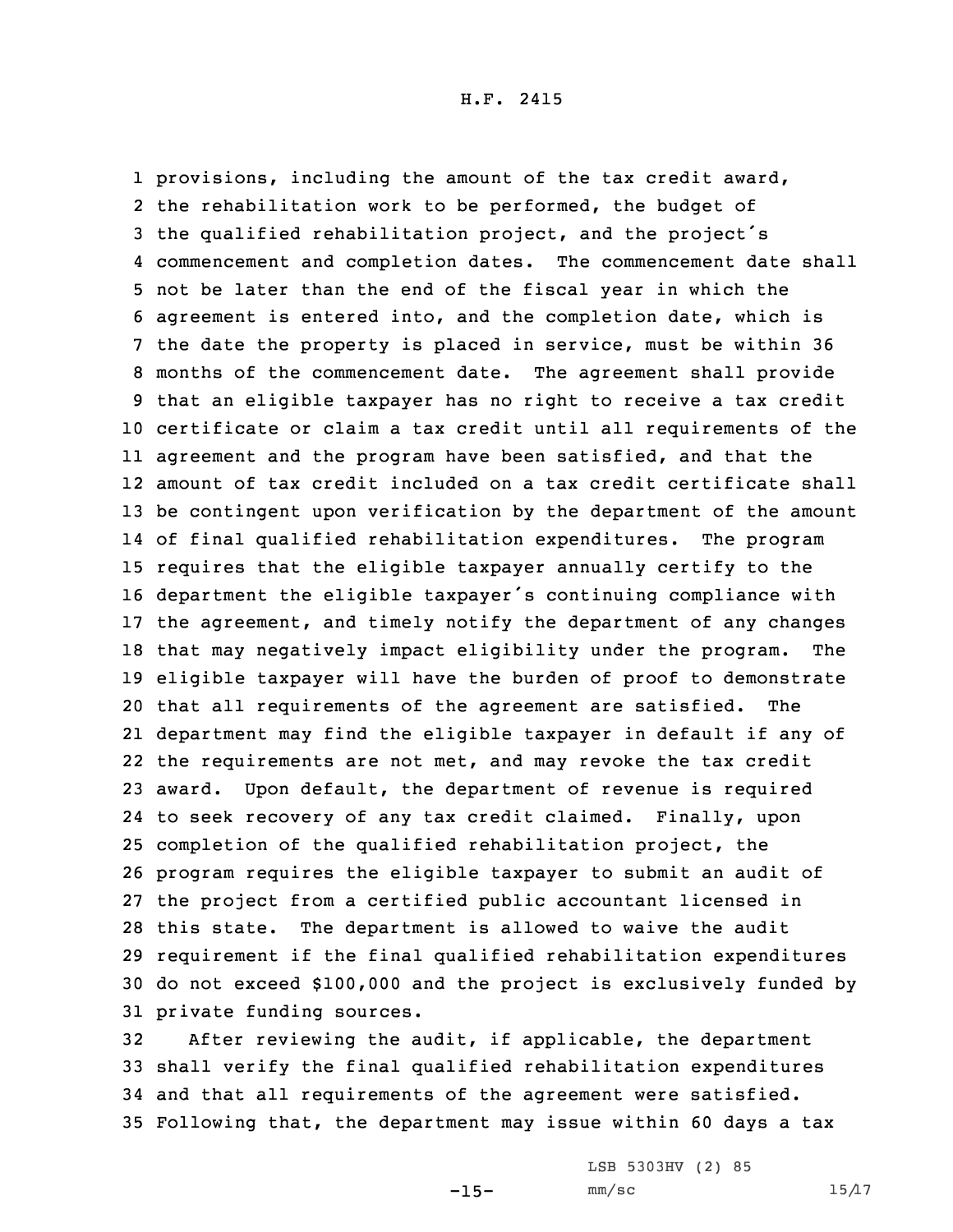1 credit certificate stating the amount of tax credit that may be 2 claimed, but such amount shall not exceed the amount of the tax 3 credit award provided for in the agreement.

4 The bill prohibits the department from awarding more than \$45 million in tax credits per fiscal year, with four exceptions. First, any tax credit that is awarded during <sup>a</sup> fiscal year beginning on or after July 1, 2016, and that is irrevocably declined or revoked on or before June 30 of the next fiscal year, may be awarded during the fiscal year in which the declination or revocation occurs without regard to the \$45 million cap. Second, any tax credit that was reserved under current law before the effective date of the bill for use 13 in a fiscal year beginning before July 1, 2016, and that is irrevocably declined or revoked on or after the effective date of the bill, but before July 1, 2016, may be awarded during the fiscal year in which the declination or revocation occurs, without regard to the \$45 million cap. However, such credits shall not be claimed before the fiscal year for which they were originally reserved. Third, any amount of tax credit that was available for approval under current law during fiscal years 2010-2011, 2011-2012, 2012-2013, or 2013-2014, that was required to be allocated to new projects with final qualified rehabilitation costs of \$500,000 or less, or \$750,000 or less, as the case may be, and that was not finally approved, may be awarded during fiscal years 2014-2015 and 2015-2016 without regard to the \$45 million cap. Fourth, if the department awards during fiscal year 2016-2017, or any fiscal year thereafter, an amount of tax credits that is less than the \$45 million cap, the department may carry forward the difference between the amount so awarded and the \$45 million cap, not to exceed 10 percent of the cap, to the succeeding fiscal year for award during that fiscal year, without regard to the \$45 million cap.

34 The bill makes several technical changes to Code section <sup>35</sup> 404A.5, which governs the department's reporting and

-16-

LSB 5303HV (2) 85  $mm/sc$  16/17